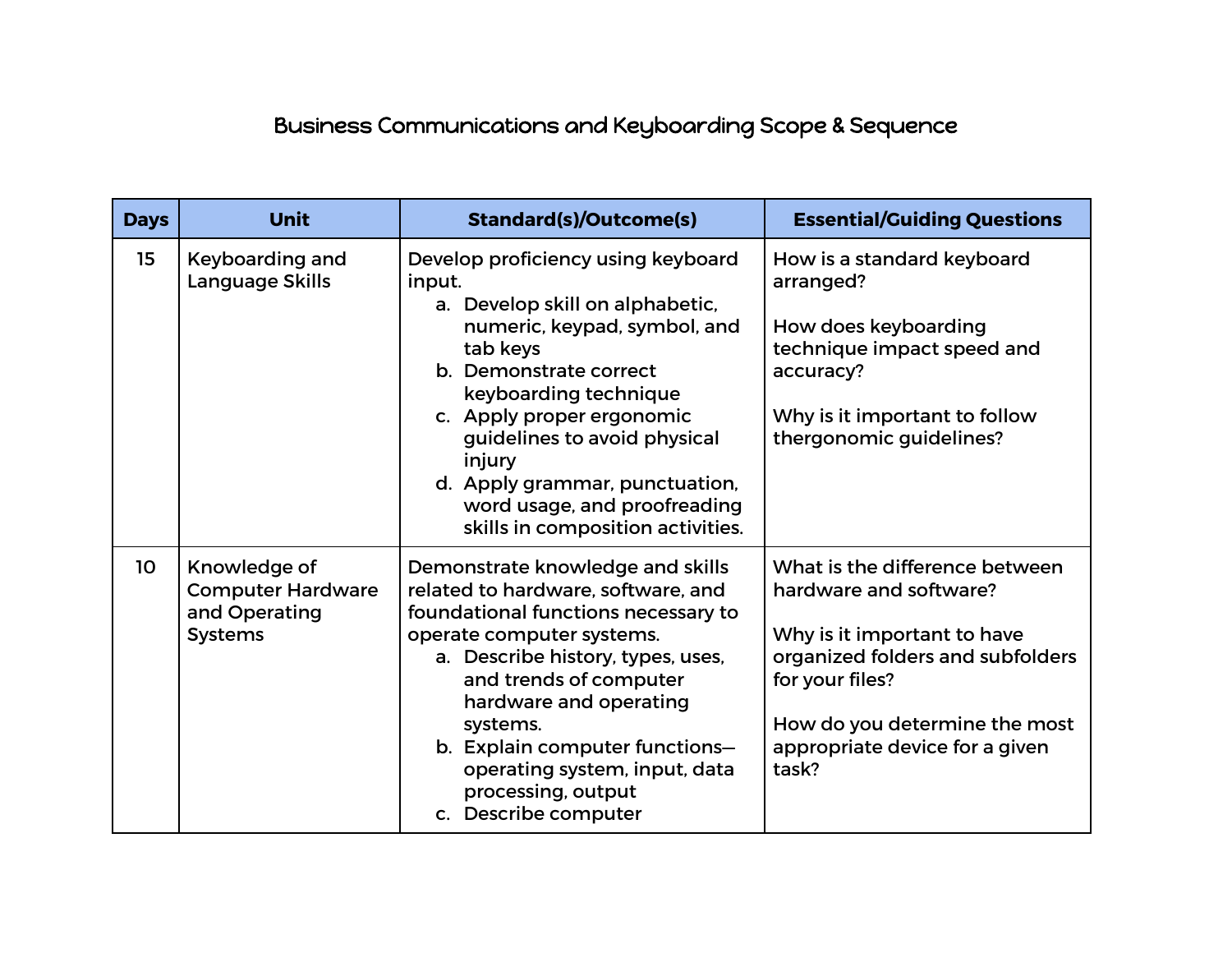|    |                                | maintenance-detection.<br>repair, virus prevention<br>d. Create and organize folders<br>and subfolders for file<br>management<br>e. Choose an appropriate device<br>for a variety of uses                                                                                                                                                                                                                                                 |                                                                                                                                     |
|----|--------------------------------|-------------------------------------------------------------------------------------------------------------------------------------------------------------------------------------------------------------------------------------------------------------------------------------------------------------------------------------------------------------------------------------------------------------------------------------------|-------------------------------------------------------------------------------------------------------------------------------------|
| 10 | <b>Digital Citizenship</b>     | Develop the ability to function<br>appropriately in the digital global<br>community.<br>a. Evaluate aspects of digital<br>citizenship and social media<br>including etiquette, footprint,<br>ethics, cyber bullying, cyber<br>safety, and rights (privacy and<br>property)<br>b. Apply the correct uses of<br>copyright laws including<br>correctly citing sources<br>c. Apply proper ergonomic<br>guidelines to avoid physical<br>injury | <b>What is Digital Citizenship?</b><br>What are some ethical concerns<br>with the use of social media?<br>What does Copyright mean? |
| 10 | Internet and the<br><b>WWW</b> | Demonstrate the skills necessary to<br>gather, analyze, and utilize<br>information from the Internet and<br>World Wide Web.<br>a. Use an Internet browser<br>correctly<br>b. Identify network features<br>including types, benefits, risks,                                                                                                                                                                                               | What is an Internet browser?<br>How do you know if a website is<br>secure?<br>How can you evaluate the quality<br>of a website?     |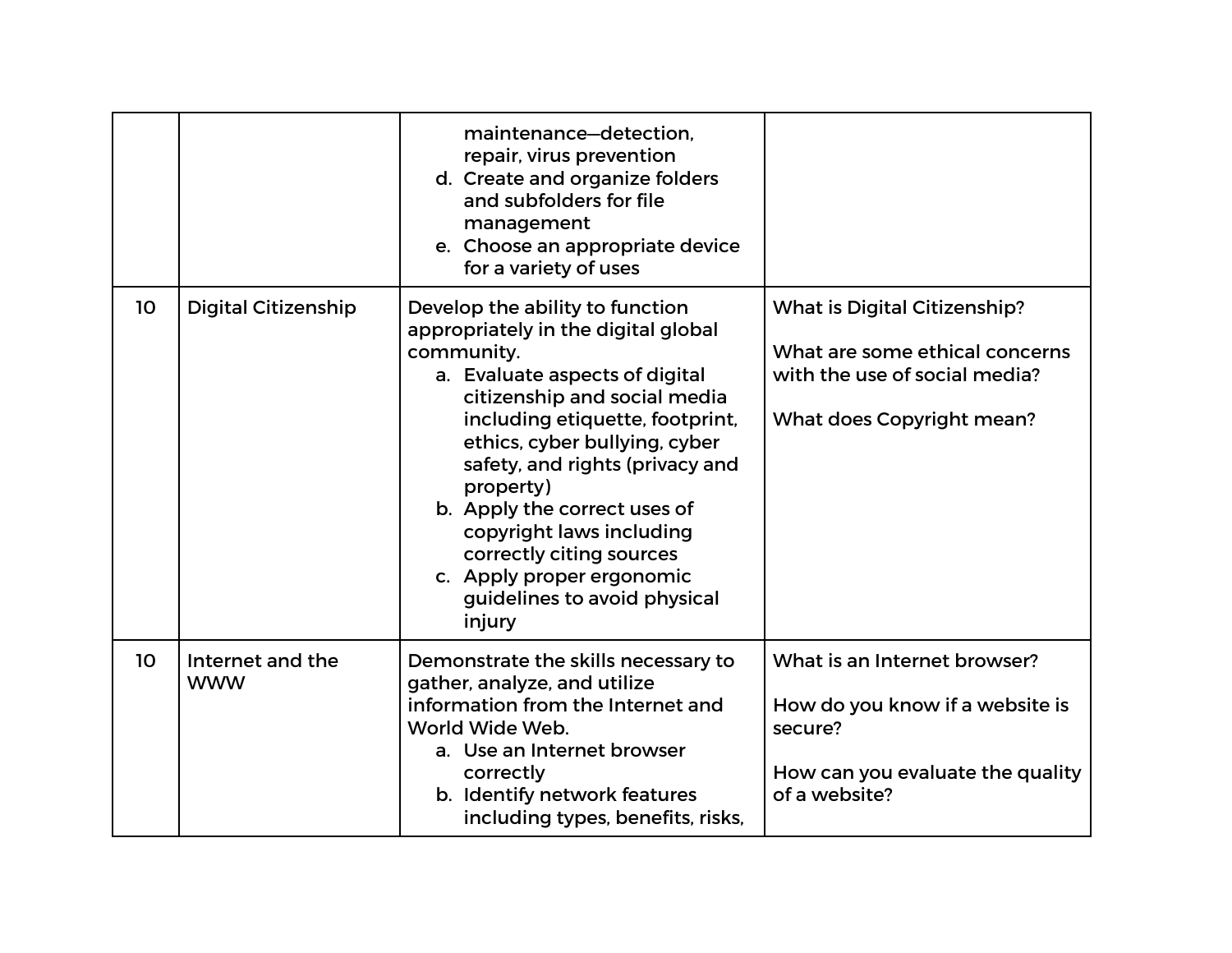|    |                                         | and security<br>c. Navigate the Internet and the<br>World Wide Web<br>d. Identify the parts of a URL<br>e. Search for information using<br>search engines and online<br>database/school resources<br>f. Evaluate the quality of<br>websites<br>g. Describe how businesses use<br>digital communication with<br>consumers<br>h. Utilize Web 2.0 tools (as the<br>system allows) |                                                                                                                                                |
|----|-----------------------------------------|--------------------------------------------------------------------------------------------------------------------------------------------------------------------------------------------------------------------------------------------------------------------------------------------------------------------------------------------------------------------------------|------------------------------------------------------------------------------------------------------------------------------------------------|
| 15 | <b>Word Processing</b><br><b>Skills</b> | <b>Create Word documents including:</b><br>a. Letters<br>b. Emails<br>c. Resumes<br>d. Reports<br>e. promotional materials<br><b>Tables</b><br>f.<br>g. graphic organizers.                                                                                                                                                                                                    | Why is proper formatting<br>important?<br>What is a resume used for?<br>How does format and layout<br>impact the readability of a<br>document? |
| 10 | Spreadsheet<br>Development              | Develop knowledge and proficiency<br>using Excel to create spreadsheets.<br>a. Identifying basic parts of the<br>screen<br>b. Navigate within a spreadsheet<br>c. Enter, move, and format data<br>d. Print spreadsheets with various<br>options                                                                                                                                | Why would you use a<br>spreadsheet?<br>What is the difference between<br>functions and basic text?                                             |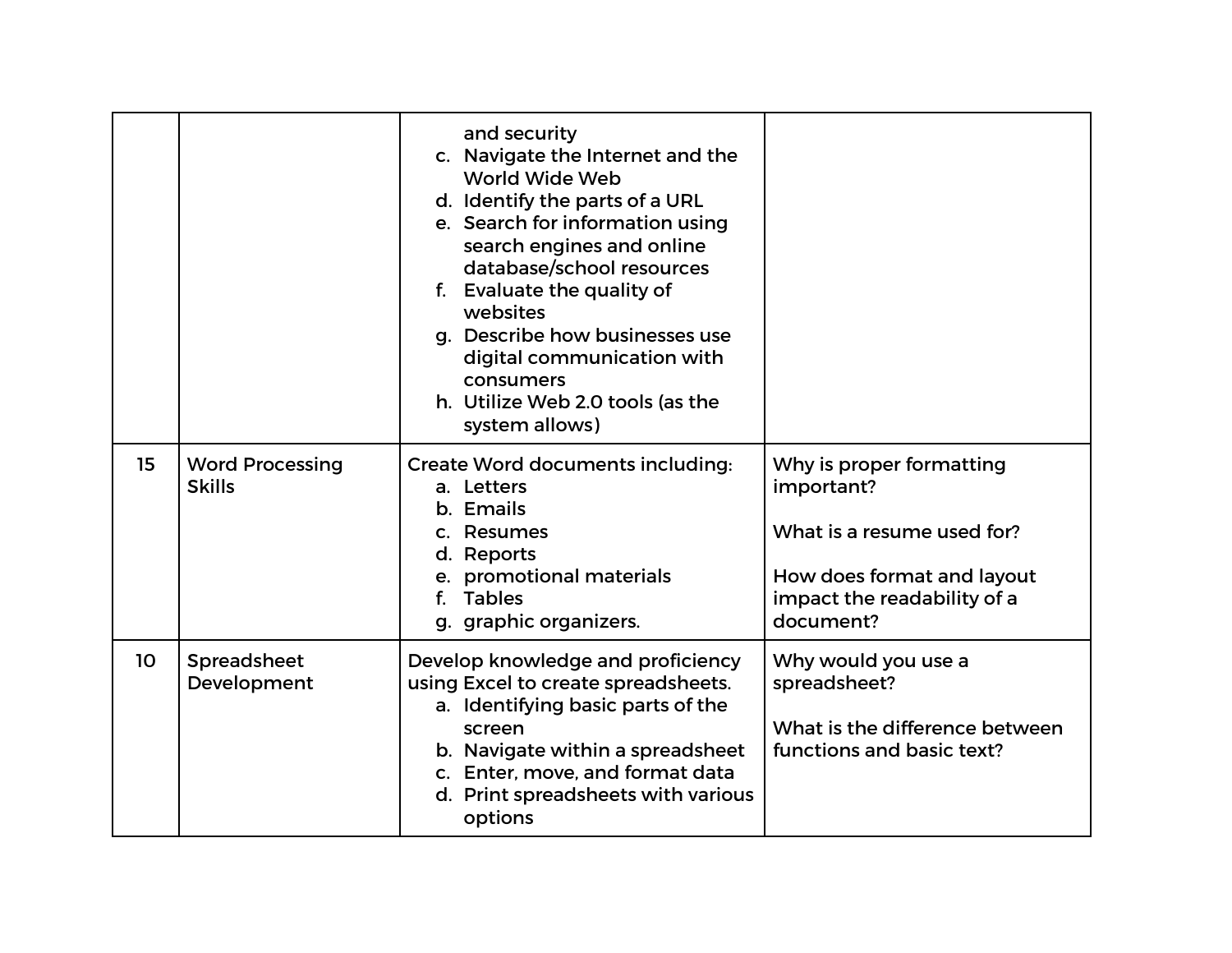|   |                                                    | e. Use basic spreadsheet formulas<br>and functions<br>f. Embed charts and graphs<br>g. Interpret data from worksheets<br>and charts                                                                                                                                                                                                                                                                                                                                                                                                                                                                                                                                                                                                                     |                                                                                   |
|---|----------------------------------------------------|---------------------------------------------------------------------------------------------------------------------------------------------------------------------------------------------------------------------------------------------------------------------------------------------------------------------------------------------------------------------------------------------------------------------------------------------------------------------------------------------------------------------------------------------------------------------------------------------------------------------------------------------------------------------------------------------------------------------------------------------------------|-----------------------------------------------------------------------------------|
| 5 | <b>Creating Multimedia</b><br><b>Presentations</b> | Demonstrate presentation skills<br>using PowerPoint and other<br>multimedia software.<br>a. Use basic principles for<br>effective design including the 7<br>x 7 rule, grammar, spelling,<br>punctuation, and word usage<br>b. Identify the parts of the<br><b>PowerPoint screen and</b><br>navigate through a<br>presentation<br>c. Create presentations using:<br>A variety of slide layouts,<br>i.<br>designs, color schemes<br>Transitions, timing,<br>ii.<br>animation, and sound<br>iii.<br>Graphics, text, charts,<br>and video clips<br>d. Prepare hard copies for<br>handouts and speaker's notes<br>and distribute presentations<br>via soft copies<br>e. Use oral communication skills<br>to effectively deliver<br>multimedia presentations. | What does multimedia mean?<br>Why is the design of the<br>presentation important? |